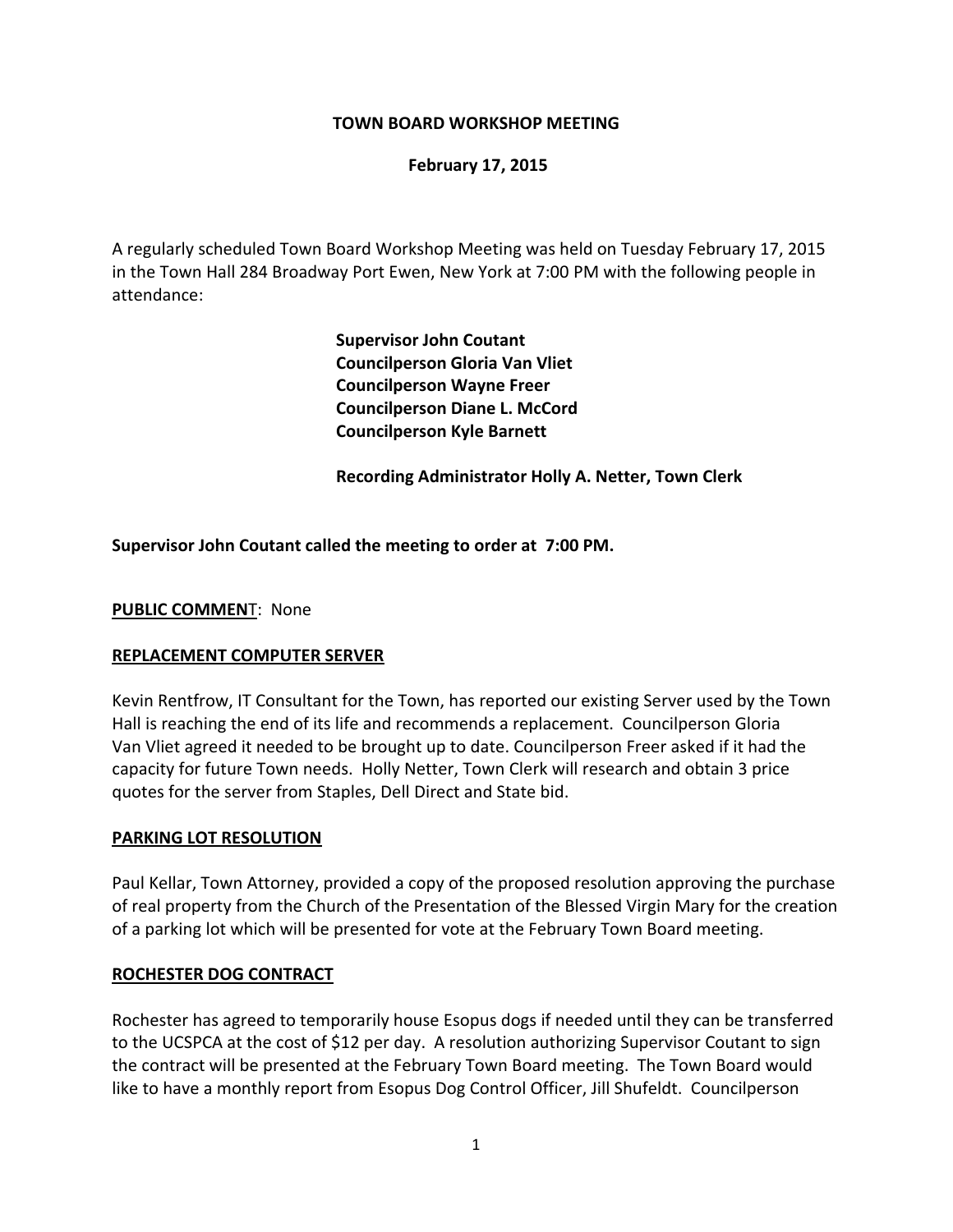Diane McCord, Dog Kennel Liaison, will contact Jill and ask her to begin submitting a monthly report to the Town Clerk.

# **STREET LIGHT – RT. 9W**

Gary Van Velson has requested a Street light on pole # K17835 3132 in Ulster Park. The Town Board does not have a problem with Mr. Van Velson contacting Central Hudson to have a light erected. However, it will be at a cost to him, not the Town. This location is not in the Town's lighting district, nor at a bad intersection. As such, it is not the Town's responsibility.

# **Community Choice – Diane**

Councilperson Diane McCord has attended a few sessions on Community Choice Aggregation (CCA). CCA allows Towns, Cities, Counties and individual businesses to set their own energy priorities and goals to create an energy democracy. The democracy can choose what type of electricity to purchase and where it originates. At this time the Public Service Commission is looking for communities interested in joining a pilot program. The idea is great but Esopus has been the forerunner with Solar Energy in Ulster County and way ahead of the other municipalities in the area. To join the pilot program at this time could slow down our abilities to accomplish energy alternatives.

## **Attorney Fees – Melamud**

A bill for Attorney Ronald Pordy was submitted for payment in the amount of \$5,642.50 for review of the Eli Melamud case. The Town Board had approved \$800 to be used by the ZBA to seek legal council to have their questions answered. The Town Board is not confident the budget guidelines were properly conveyed by the ZBA to Mr. Pordy. Extensive research, review and attendance at public hearings were necessary to render a final interpretation and decision.

## **Channel 23 ‐ \$5,000 Grant**

The State of New York has awarded \$5,000 for the purpose of purchasing equipment for Channel 23.Brian Barnes will be consulted on equipment needs. Supervisor Coutant will review the package and return to the state within 30 days.

### **Mid‐Hudson Postal Facility Plant RESOLUTION**

A copy of the resolution, requesting the US Congress to prohibit the US Postal Service from closing or consolidating its mail processing center the (Newburgh – Mid‐Hudson Processing and Distribution Center) was reviewed and will be voted on at the February Town Board Meeting.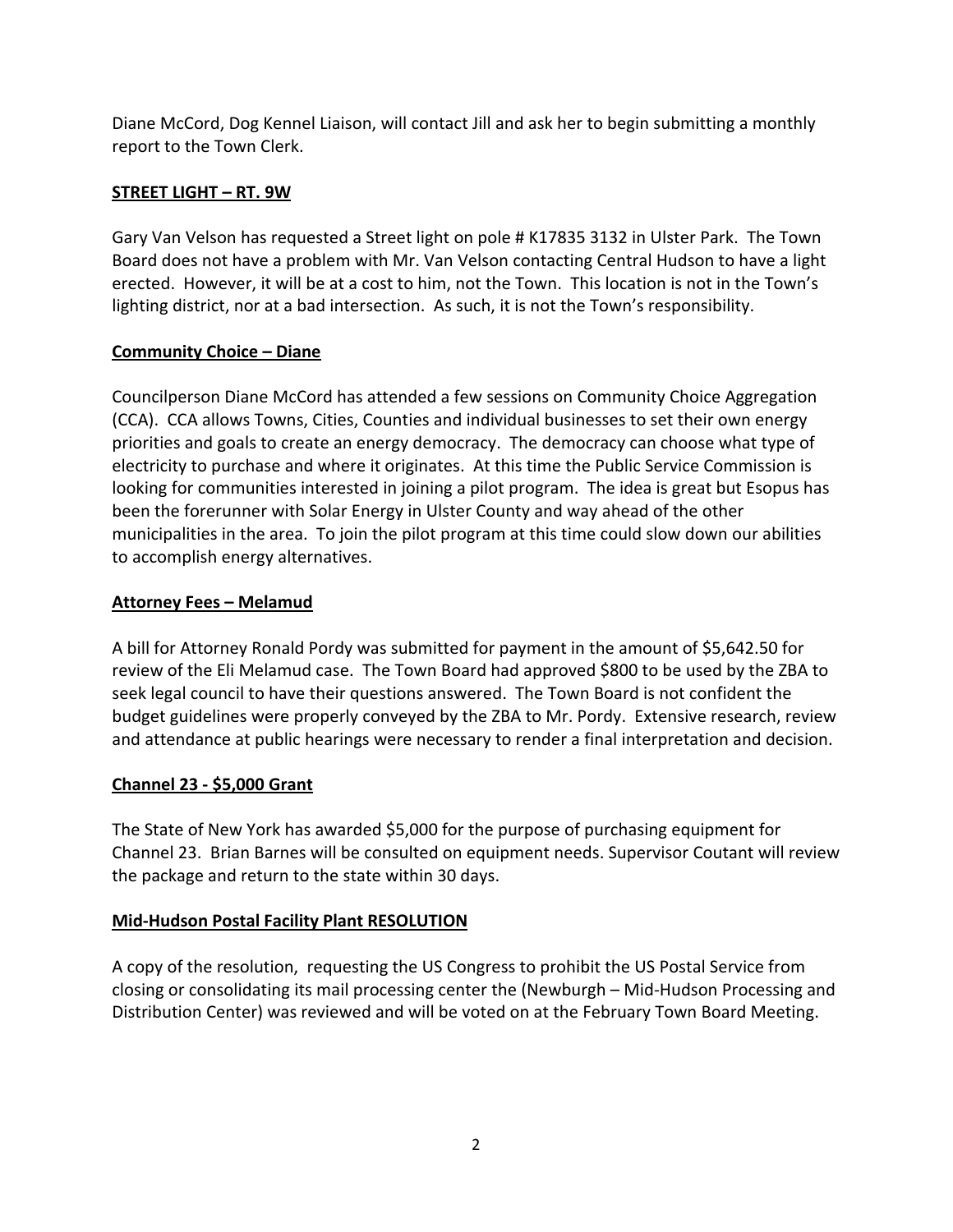## **UC RESOURCE RECOVERY AGENCY – ROLL‐ OFF BOXES**

UCRRA Executive Director sent each Town a letter regarding the use of heavy equipment to compact the contents within the roll‐off boxes. It was determined the Town of Esopus was not in violation of compacting. The Roll-Off containers located at the transfer station are split at the seams which occurred years ago. The Board had a discussion about the increased fees which will be assessed to the Town and will take effect this summer. It was pointed out, although diesel fuel has gone down, the UCRRA has not lowered or adjusted the costs accordingly.

## **ESOPUS HISTORY DAY**

Saturday March 21 $^{st}$ , the Hudson Valley Maritime Museum, in conjunction with the Town of Esopus, Klyne Esopus Museum and Town Historian will hold an Esopus History Day at the Esopus Town Hall from 1 pm – 5 pm. They are looking for residents or one time residents of Esopus to bring any memories, photos or objects related to the history of the Hudson River, Rondout Creek and any river – related industries to history day. There will be staff on hand to accept donations of any items and a scanner will be available to make copies of the images so originals do not have to be surrendered. Light refreshments will be provided.

### **ALCOHOL PERMITS**

The subject of whether to omit the additional requirement of the \$1,000,000 insurance binder when issuing alcohol permits at our parks was discussed. Marshall and Sterling will be contacted, our policy will be reviewed and the Town Board will be notified of the information. If deemed necessary, changes to the policy and fees will be made via a resolution at the February Town Board Meeting. Scheduling for the Parks will begin March 2<sup>nd</sup> for Town residents and April  $1<sup>st</sup>$  for non residents.

### **PCB CLEAN‐UP OF HUDSON RIVER**

A resolution to support the Hudson River cleanup was given to the Town Board for review; no action taken.

### **DON KIERNAN – TEMPORARY HELP**

Don Kiernan, Water Superintendent expressed his concern for the need of extra help for a few months. He has one man out on compensation and with the frigid temperatures there have been many water main breaks and the men are exhausted. The Town Board advised Don to review the contract and see if there were any provisions made. Don will call the Union Rep, Michael Kutzski to find out what his options are. If there are no provisions, amendments should be considered for the next negotiation.